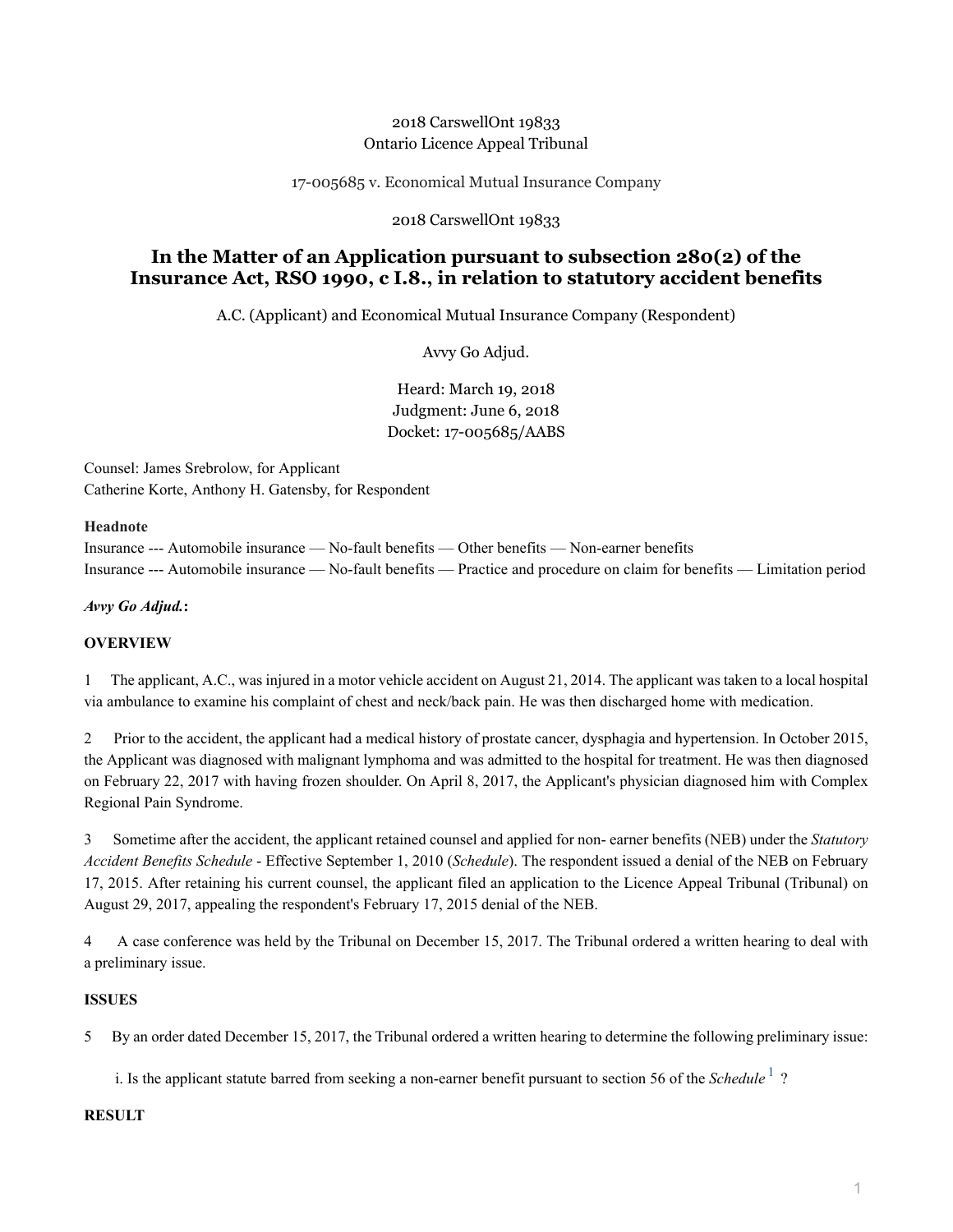6 I find that the applicant is statute barred from seeking a non-earner benefit.

## **THE LAW AND ANALYSIS**

7 Section 56 of the *Schedule* states that an application to this Tribunal in respect of a benefit shall be commenced within two years after the insurer's refusal to pay the amount claimed.

8 The parties agreed that the respondent stopped the NEB by way of correspondence dated February 17, 2015, on the basis of an Insurer's Examination (IE) by Dr. Gwardjian and Mr. Dhirayain. The applicant also did not take issue with respect to the validity of the notice of the denial. Pursuant to s.56, the two-year limitation expired on February 17, 2017.

### *Discoverability Rule*

9 The applicant asked the Tribunal to apply the discoverability rule to his application which would have the effect of delaying the 2 year limitation period until he discovered that he was suffering from Complex Regional Pain sometime in February, 2017. For the reasons set out below, I find the discoverability rule does not apply to applications before this Tribunal.

10 The applicant submitted that he was first diagnosed with Complex Regional Pain Syndrome/Frozen Shoulder/Shoulder Hand Syndrome on February 22, 2017. Prior to that date, the applicant was undergoing treatment for his cancer, which was masking the severity of the injuries from the accident. The applicant argued that the cancer and its treatment delayed the diagnosis of the Complex Regional Pain Syndrome, a diagnosis that would substantiate a complete inability to live one's normal life and lead to a determination that his injuries are more than just soft issue injuries, as indicated by the IE.

<span id="page-1-0"></span>11 The applicant cites the Supreme Court of Canada decision in *[Peixeiro v. Haberman](http://nextcanada.westlaw.com/Link/Document/FullText?findType=Y&pubNum=6407&serNum=1997417454&originationContext=document&transitionType=DocumentItem&vr=3.0&rs=cblt1.0&contextData=(sc.Search))*,<sup>[2](#page-3-0)</sup> where the Court held that the discoverability rule applies in order to postpone the running of the two year limitation period until the material facts, including the extent of the injuries, are known or should have been known by the applicant.

12 Relying on *[Peixeiro](http://nextcanada.westlaw.com/Link/Document/FullText?findType=Y&pubNum=6407&serNum=1997417454&originationContext=document&transitionType=DocumentItem&vr=3.0&rs=cblt1.0&contextData=(sc.Search))*, the applicant submits that the discoverability rule is a rule of statutory construction, and as such is a principle of general application that should be applied in the context of the *Schedule* and the *Insurance Act*, as opposed to a common law derived from the court's inherent or equitable jurisdiction.

<span id="page-1-1"></span>13 The respondent argues that the principle of discoverability is a reference to a specific provision which exists under a separate statute, i.e. the *[Limitations Act](http://nextcanada.westlaw.com/Link/Document/FullText?findType=Y&serNum=0293160965&pubNum=135310&originatingDoc=I7bc2f9a77fa07105e0540010e03eefe2&refType=IG&docFamilyGuid=I82780d4bf51e11d99f28ffa0ae8c2575&targetPreference=DocLanguage%3aEN&originationContext=document&vr=3.0&rs=cblt1.0&transitionType=DocumentItem&contextData=(sc.Search))*, 2002,<sup>[3](#page-3-1)</sup> which applies to actions commenced in the Ontario Superior Court of Justice, and not to a claim of statutory accident benefits commenced by way of appeal to the Tribunal, and as such is ousted by the complete code of the *Schedule*.

14 Having reviewed the SCC's decision in *[Peixeiro v. Haberman](http://nextcanada.westlaw.com/Link/Document/FullText?findType=Y&pubNum=6407&serNum=1997417454&originationContext=document&transitionType=DocumentItem&vr=3.0&rs=cblt1.0&contextData=(sc.Search))*, I respectfully disagree with the applicant's interpretation of the case. In *[Peixeiro](http://nextcanada.westlaw.com/Link/Document/FullText?findType=Y&pubNum=6407&serNum=1997417454&originationContext=document&transitionType=DocumentItem&vr=3.0&rs=cblt1.0&contextData=(sc.Search))*, the Court was dealing with the applicability of the discoverability rule to actions that do not otherwise fall under the "no fault" insurance scheme. Nowhere in the decision did the Court suggest that the discoverability rule is equally applicable to insurance claims that would otherwise be dealt with by the no-fault system.

<span id="page-1-2"></span>15 I also find support for my conclusion from the reasoning in the Tribunal decision *[16-003034 v. Economical Mutual](http://nextcanada.westlaw.com/Link/Document/FullText?findType=Y&pubNum=6407&serNum=2042611585&originationContext=document&transitionType=DocumentItem&vr=3.0&rs=cblt1.0&contextData=(sc.Search)) [Insurance Company](http://nextcanada.westlaw.com/Link/Document/FullText?findType=Y&pubNum=6407&serNum=2042611585&originationContext=document&transitionType=DocumentItem&vr=3.0&rs=cblt1.0&contextData=(sc.Search))* [[2017 CarswellOnt 14363](http://nextcanada.westlaw.com/Link/Document/FullText?findType=Y&pubNum=6407&serNum=2042611585&originationContext=document&transitionType=DocumentItem&vr=3.0&rs=cblt1.0&contextData=(sc.Search)) (Ont. L.A.T.)], <sup>[4](#page-3-2)</sup> in which Vice Chair Trojek rejected a similar argument made by the applicant and found that sections 279 to 283 of the *Insurance Act* form "the complete scheme for the resolution of all disputes concerning benefits and that the doctrine of discovery and the *Limitation Act*, 2002 do not apply".

### *Incapacitation*

16 The applicant submits that the limitation period should be extended as a result of his mental incapacity during his hospitalization and subsequent cancer diagnosis. He argues that the limitation period should be extended to August 2016, as he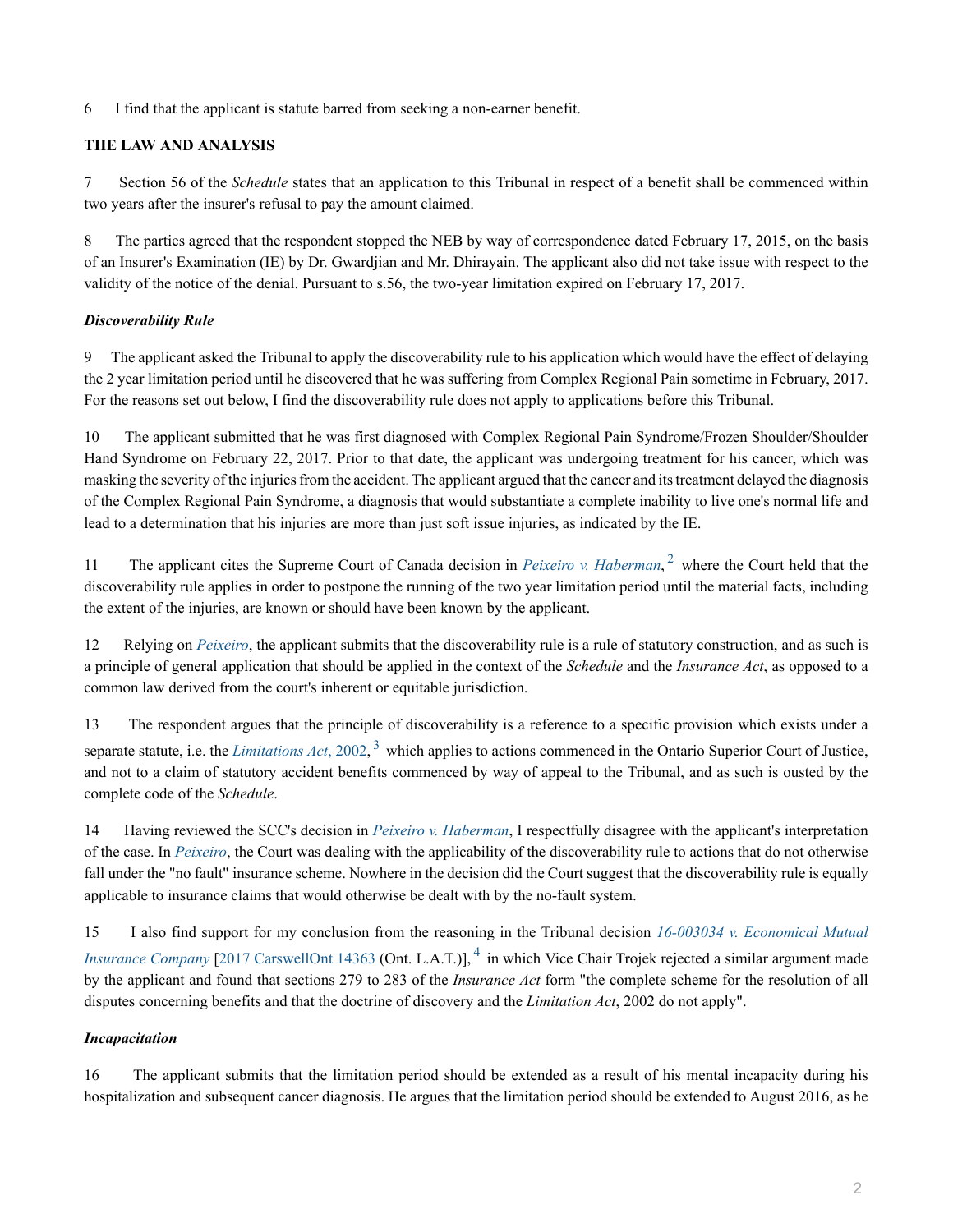had been suffering from declining health and was mentally incapacitated from October 2015 until August, 2016. However, the applicant did not cite any case law or refer to any statutory provision in support of his argument for an extension.

17 The respondent cited several Tribunal decisions, arguing that the "bright-line test" has been used by the Tribunal on numerous occasions, applying the two-year limitation period under s.[5](#page-3-3)6 of the Schedule with no discretion.<sup>5</sup>

18 I do note that s.7 of the *[Licence Appeal Tribunal Act](http://nextcanada.westlaw.com/Link/Document/FullText?findType=Y&serNum=0280719054&pubNum=135310&originatingDoc=I7bc2f9a77fa07105e0540010e03eefe2&refType=IG&docFamilyGuid=I12f9186df4db11d99f28ffa0ae8c2575&targetPreference=DocLanguage%3aEN&originationContext=document&vr=3.0&rs=cblt1.0&transitionType=DocumentItem&contextData=(sc.Search))*, 1999<sup>[6](#page-3-4)</sup> gives the Tribunal power to extend the time, despite any limitation of time fixed by or under any Act, if the Tribunal is satisfied that there are reasonable grounds for applying for the extension and for granting relief. However, neither party referred to this provision in their argument.

19 The respondent did however refer to [16-001976 v. Co-operators General Insurance Company](http://nextcanada.westlaw.com/Link/Document/FullText?findType=Y&pubNum=6407&serNum=2041421413&originationContext=document&transitionType=DocumentItem&vr=3.0&rs=cblt1.0&contextData=(sc.Search))<sup>[7](#page-3-5)</sup> and I note the member in that case made this *obiter* comment with respect to the Tribunal's discretionary power to extend limitation period:

<span id="page-2-3"></span><span id="page-2-2"></span><span id="page-2-1"></span>The *Schedule* is consumer protection legislation. The limitation period prevents an applicant from having the opportunity to make their case before an independent adjudicator. I make no determination on whether I can relax the limitation period due to the switch from FSCO to the Licence Appeal Tribunal. To the extent that this power exists, however, this is not the case in which it applies.

20 Assuming that I have the discretion to extend the limitation period pursuant to s.7 of the *[Licence Appeal Tribunal Act](http://nextcanada.westlaw.com/Link/Document/FullText?findType=Y&serNum=0280719054&pubNum=135310&originatingDoc=I7bc2f9a77fa07105e0540010e03eefe2&refType=IG&docFamilyGuid=I12f9186df4db11d99f28ffa0ae8c2575&targetPreference=DocLanguage%3aEN&originationContext=document&vr=3.0&rs=cblt1.0&transitionType=DocumentItem&contextData=(sc.Search))*, I find that this is not a case in which I am prepared to exercise my discretion. While the applicant submitted that he was incapacitated due to mental condition, I agree with the respondent that the applicant's entire argument on this issue rests on a statement from his former counsel stating that "we will need some time before we can take instructions as to your request". Apart from evidence supporting that the applicant was under cancer treatment, there is no evidence that the cancer or the treatment has rendered the applicant incapacitated between October 2015 and August 2016. Further, there is no evidence that the cancer treatment masked the severity of the injuries from the accident. And if the applicant were in fact incapacitated during that time, there was no evidence that his substitute decision maker, if any, was not in a position to give instructions to his former counsel on how to proceed with his insurance claim.

21 In conclusion, given the lack of evidence supporting the applicant's claim that he was incapacitated for eight months during the two-year limitation period, I find that there is no basis to extend the limitation period.

22 I note the applicant made substantive arguments about his eligibility for NEB. I have not considered his arguments on that issue, as I find they are not relevant to the determination of this preliminary issue.

### *Costs*

23 The respondent has asked for costs, arguing that the applicant has no chance of success, given the clarity of the case law.

24 The Tribunal's *Rules of Practice and Procedure* allow a party to make a request for an award of costs where an application is determined to be unreasonable, frivolous, vexatious or in bad faith. Just because I have found in favour of the respondent, it does not mean I find his application to be unreasonable, frivolous, vexatious, or made in bad faith. I am not convinced the case law is as clear cut as the respondent suggests. As such, I do not find this is an appropriate case to make an award of costs against the applicant.

### **ORDER**

25 The Tribunal finds the applicant is statute barred from seeking a non-earner benefit.

## Footnotes

<span id="page-2-0"></span>[1](#page-0-0) Note that in the applicant noted the issue and referenced subsection 282(2) of the *Insurance Act* which is where the 2 year limitation period was previously referenced in addition to the Schedule.